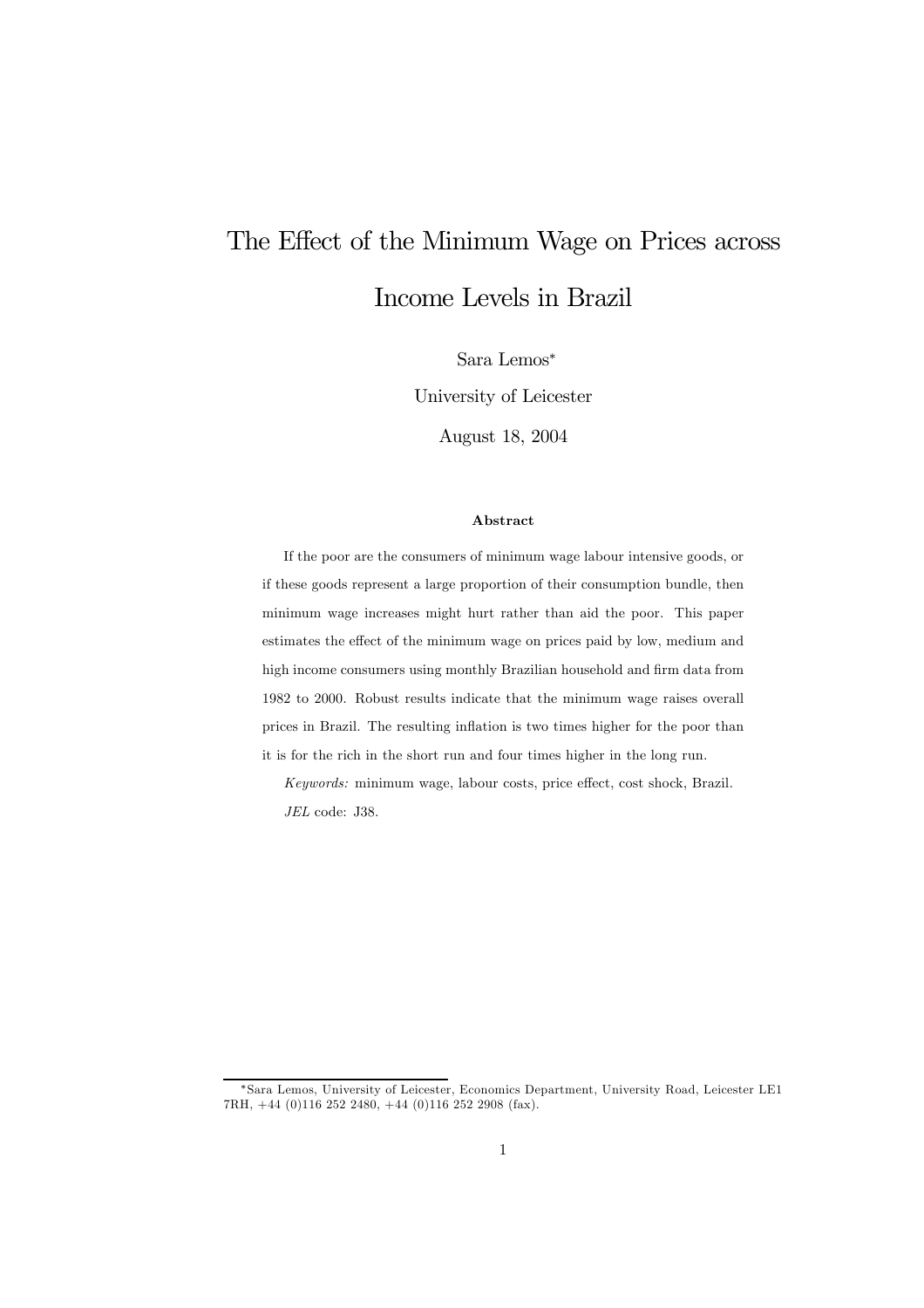Most of the empirical minimum wage literature has focused on employment effects, aiming to test the theory prediction that firms lower employment in response to minimum wage increases (Neumark, and Wascher, 1992; Williams, 1993; Card and Krueger, 1995; Brown, 1999; Machin et al., 2003). This hypothesis, however, has been broadly dismissed empirically. In his survey, Brown (1999, p.2154) remarks: "the minimum-wage effect is small (and zero is often hard to reject)". With small employment responses becoming prevalent, the empirical literature is now turning to price effects, aiming at testing another theory prediction, i.e. that an industry wide shock — such as minimum wage increases — are passed on to prices (Card and Krueger, 1995; Aaronson, 2001; Machin et al., 2003). However, this literature is still very small and it is limited to developed countries (mainly to the US) (Brown, 1999).

The first contribution of this paper is to estimate minimum wage price effects for a developing country. This paper estimates the effects of the minimum wage on prices using Brazilian household and firm data from 1982 to 2000. Brazil is a key non-US example to study price effects. This is because in Brazil wage effects are sizeable and employment effects are small (Lemos, 2004; Neumark et al., 2003; Carneiro, 2002), suggesting that firms pass the higher labour costs associated to minimum wage increases through to prices. Furthermore, minimum wage increases are large and frequent and the proportion of workers affected is large, once again suggesting that price effects might be significant.

The second contribution of this paper is to estimate minimum wage price effects across income levels. This paper estimates the effect of the minimum wage on prices paid by low, medium and high income consumers. Absent employment losses, the minimum wage is an anti-poverty program that transfers money from one group to another (Freeman, 1996). The effectiveness of this program is a question of redistribution. If the poor are the consumers of minimum wage labour intensive goods, or if these goods represent a large share of their consumption bundle, then minimum wage increases might hurt rather than aid the poor. Moreover, if such increases raise overall prices, they might again hurt the poor, who disproportionately suffer from inflation. This is particularly so in the presence of hyperinflation  $-$  to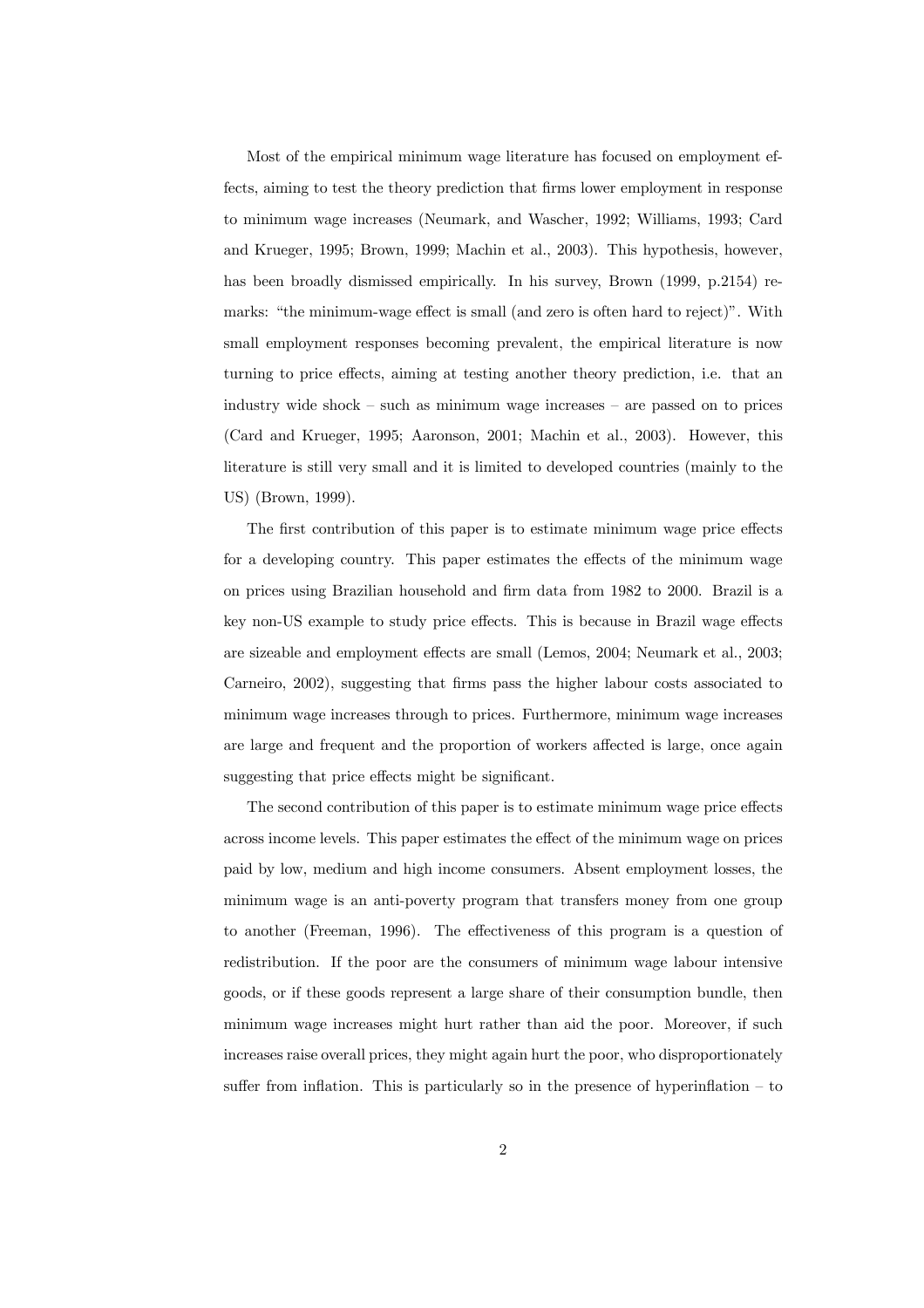which many developing countries, including Brazil, have been exposed to  $-$  when minimum wage increases can trigger wage-price inflation spirals (Gramlinch, 1976; Freeman, 1996). Extending the understanding of minimum wage effects on prices and in developing countries is crucial if the minimum wage is to be used as a policy to help poor people in poor countries.

Robust results indicate that the minimum wage significantly raises overall prices in Brazil. The resulting inflation is two times higher for the poor than for the rich in the short run and four times higher in the long run. This paper is organized as follows. Section 1 presents the data and descriptive analysis. Section 2 discusses the empirical equation, discusses identification (Section 2.1), performs the estimations (Section 2.2) and presents the results (Section 2.3). Section 3 concludes.

## I DATA

### I.1 MINIMUM WAGE

The minimum wage was introduced in 1940 as a social policy with full coverage (there are no differentiated minimum wage rates for specific demographic groups or labour market categories) to provide subsistence income (diet, transport, clothing, and hygiene) for an adult worker. The associated bundle varied across regions, which was reflected in 14 different minimum wages. At the time, 60% to 70% of workers earned below these initial levels (Wells, 1983). After a steep decrease, the real minimum wage was adjusted and reached its peak during the boom of the 50s, when productivity was high, unions were strong, and the Government was populist. After that, it decreased as a result of the subsequent recession, rising inflation, and non-aggressive unions.

The minimum wage social role changed because of two main reasons. First, the dictatorship installed in 1964 associated high inflation with wage adjustments. The dictatorship limited labour organization, reduced wage militancy, and implemented a centralized wage policy. One of the strategies of this policy was under-indexation of the real minimum wage, via erosion of the nominal minimum wage. According to Carneiro and Faria (1998), the nominal minimum wage was used not only as a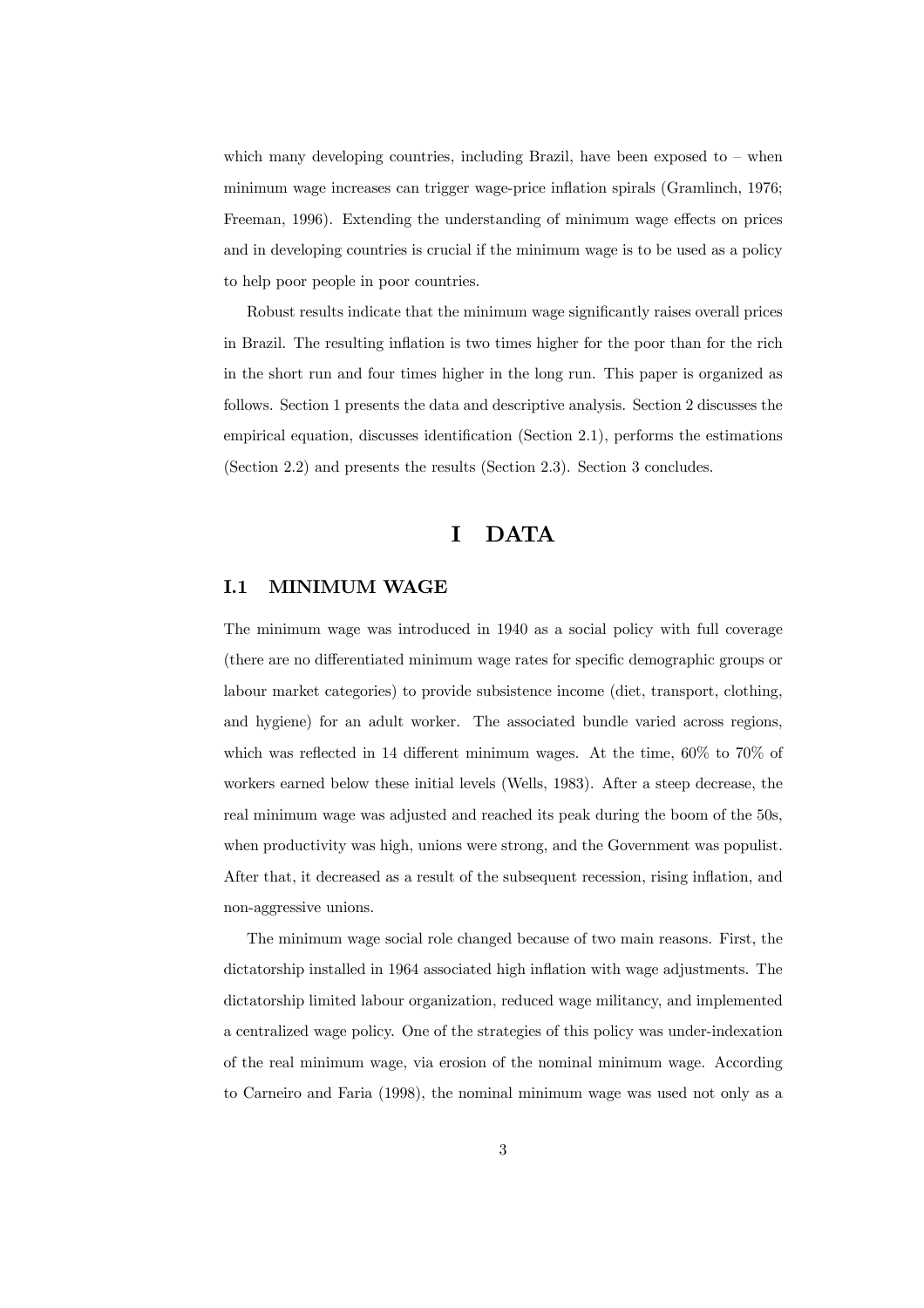stabilization policy but also as a coordinator of the wage policy. For example, other wages were set as multiples of the minimum wage. More generally, the minimum wage played an indexer role. In the presence of high inflation and distorted relative prices, rational agents took increases in the minimum wage as a signal for price and wage bargains - even after law forbade its use as numeraire in 1987. Minimum wage indexation and reinforced inflationary expectations was a phenomenon first noticed by Gramlich (1976) and more recently discussed by Card and Krueger (1995) and Freeman (1996). Maloney and Nunes (2004) show that the numeraire effect is a general phenomenon in Latin America. Second, the impact of the minimum wage on the public deficit – uncontrollably large and growing in the 1980s and 1990s – via benefits, pensions, and the Government wage bill was often the criterion for the affordable increase in the nominal minimum wage. This once again resulted in under-indexation of the real minimum wage.

Because of the nominal minimum wage effect both on prices and on the public deficit, the under-indexation of the real minimum wage was used as a deflationary policy. Conversely, nominal minimum wage increases severely affected both prices and the public deficit and were therefore inflationary. The anti-inflation policy became inflationary itself; the remedy became the disease. This effect was often perpetuated into a wage-price inflation spiral. In this context, the minimum wage has been alternately used as a social and anti-inflation policy. The social role is associated with more populist Governments, lower inflation, and stronger unions.

With the end of the dictatorship in 1985, nominal minimum wage adjustments were subject to the rules of five different stabilization plans. Nominal minimum wage increases were large and frequent, but quickly eroded by the subsequent inflation. For example, in early 1986, the nominal minimum wage was increased by 15% and bi-annually adjusted initially, but then adjusted whenever inflation was higher than 20%. Despite of that, the real minimum wage was 25% lower in mid 1987 than it was in early 1986. The nominal minimum wage was then initially frozen for three months before it was indexed monthly by past inflation. In early 1989, it was again frozen, and in mid 1989 it was again indexed monthly. In early 1990, the real minimum wage was 45% lower than it was in early 1989. In late 1991, the nominal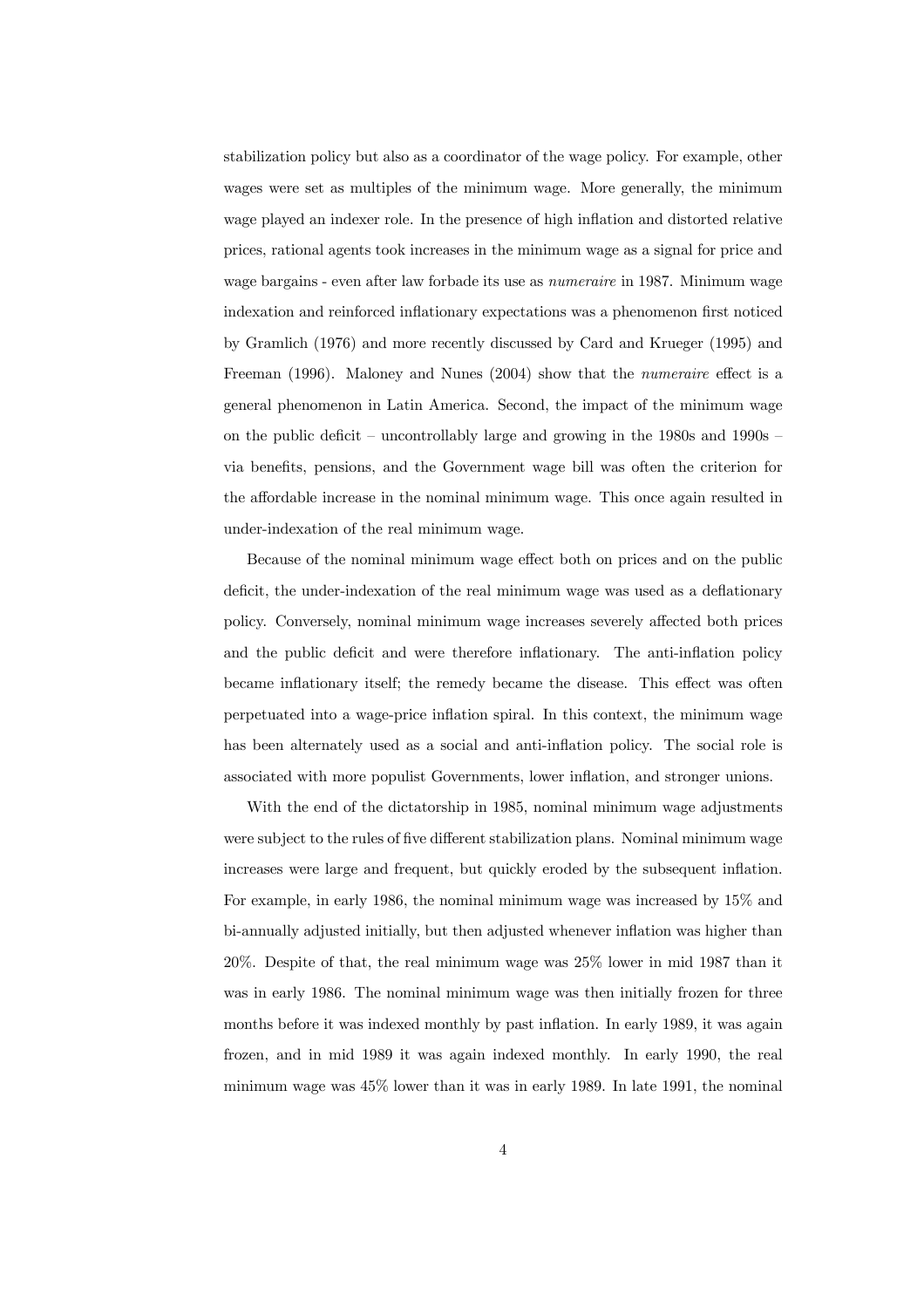minimum wage was again indexed monthly. In 1993, adjustments were bi-monthly and then monthly. In early 1994, adjustments were daily, which did not prevent the real minimum wage to be 40% lower in mid 1994. In mid 1995 the nominal minimum wage was increased by 42%, and since then it has been adjusted annually. Figures 1 and 2 show the nominal and real minimum wage between 1982 and 2000 (the timing of the five stabilization plans are indicated in the horizontal axis). The highest (lowest) level of the real minimum wage was in November 1982 (August 1991), before the acceleration of inflation.

# [Figure 1 here] [Figure 2 here]

In political terms, three events were important in the 1980s and 1990s: (a) in 1984, the minimum wage became national, after slow regional convergence; (b) in 1988 the new Constitution re-defined the subsistence income (diet, accommodation, education, health, leisure, clothing, hygiene, transport, and retirement) for an adult worker and his/her family – even though such a bundle was unaffordable at the prevalent minimum wage; (c) the union movement re-emerged and became ever stronger, reaching a high union density for a developing country. In economic terms, despite the political changes, the minimum wage continued to be a component of the centralized wage policy.

## I.2 PRICE

The price data is the Consumers Price Index (IPC), the National Wide Consumer Price Index (IPCA) and the Necessary Minimum Wage (SMN). The IPC (IPCA) is computed over the consumption bundle of households earning between 1 and 8 (1 and 40) minimum wages; IPC puts more weight on goods consumed by poorer households. SMN is computed over the consumption bundle of households earning 1 minimum wage as defined in the 1988 Constitution (see Section 1.1). Even though such a bundle has been unaffordable at the prevalent minimum wage, this is the effective inflation experienced by a household with subsistence levels of consumption. In short, the SMN measures the inflation experienced by low income consumers,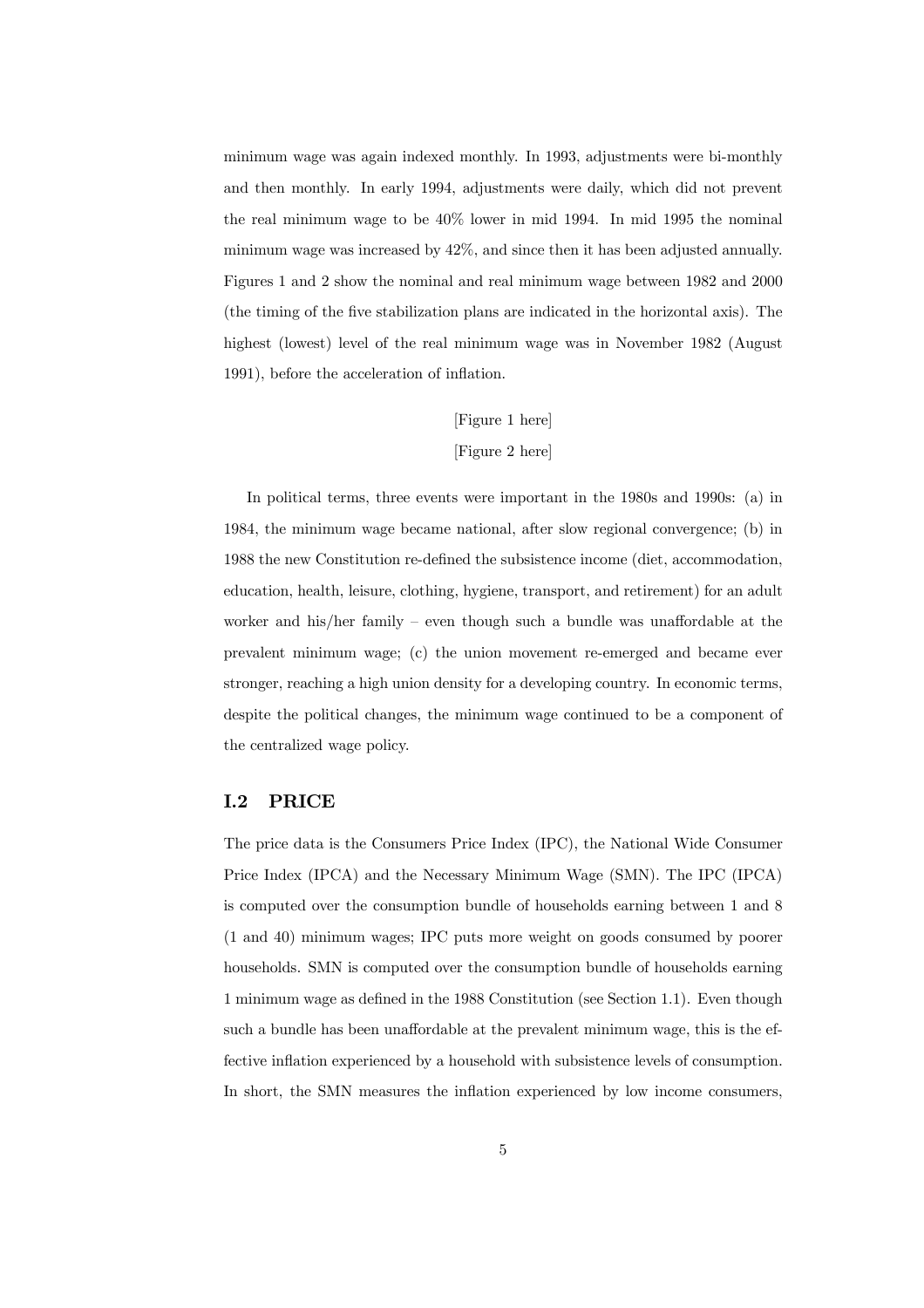and IPC and IPCA measure the inflation experienced by respectively medium and high income consumers. SMN is largest during the whole sample period, suggesting that inflation was highest for the poor. The pattern over time is similar for the three indices, suggesting that all consumers were affected by similar inflation growth. The correlation between IPC and IPCA is 0.99 in differences, while the correlation between SMN and IPC/IPCA is 0.88 in differences.

Figure 3 shows that the patterns of IPC and of the nominal minimum wage in differences are remarkably synchronized, with a correlation of 0.55; this synchronized pattern was also documented for the US (Aaronson, 2001) (once again the timing of the five stabilization plans are indicated in the horizontal axis). Although consumer price indices suffer from several drawbacks to study price responses (Poterba, 1996), they have been used in the exchange rate, sale taxes, and minimum wage pass-through literature (Poterba, 1996; Card and Krueger, 1995).

### [Figure 3 here]

The remaining data is from PME (Monthly Employment Survey), PIM (Pesquisa Industrial Mensal), SONDA (Sondagem Industrial) and BACEN (Banco Central do Brasil). All data is monthly aggregated across the six main Brazilian metropolitan regions (Salvador, Recife, Belo Horizonte, Rio de Janeiro, Sao Paulo and Porto Alegre) between 1982 and 2000. The data is available from the IBGE (Instituto Brasileiro de Geografia e Estatistica) and FGV (Fundacao Getulio Vargas).

# II EMPIRICAL SPECIFICATION

A simple equation, commonly used in the literature of price responses to industry wide shocks — such as sales taxes and exchange rates (Poterba, 1996; Goldberg and Knetter, 1997) and more recently, minimum wage  $(Aaronson, 2001) -$  is the inverse of the profit maximizing condition under imperfect competition, where price is a mark up over costs:

(1) 
$$
\Delta \ln P_{it} = \alpha + \sum_{l=-k}^{L} \beta_l \Delta \ln MW_{t-l} + \gamma \Delta \ln W_{it} + \delta \Delta r_{it} + \epsilon \Delta \ln E_{it} + \mu \Delta \ln A_{it} + \sum_{m=1}^{M} \rho_m \Delta \ln P_{it-m} + f_i + f_t + v_{it},
$$

where for region i and time t,  $P_{it}$  is prices; costs are modelled by average wages  $W_{it}$ ,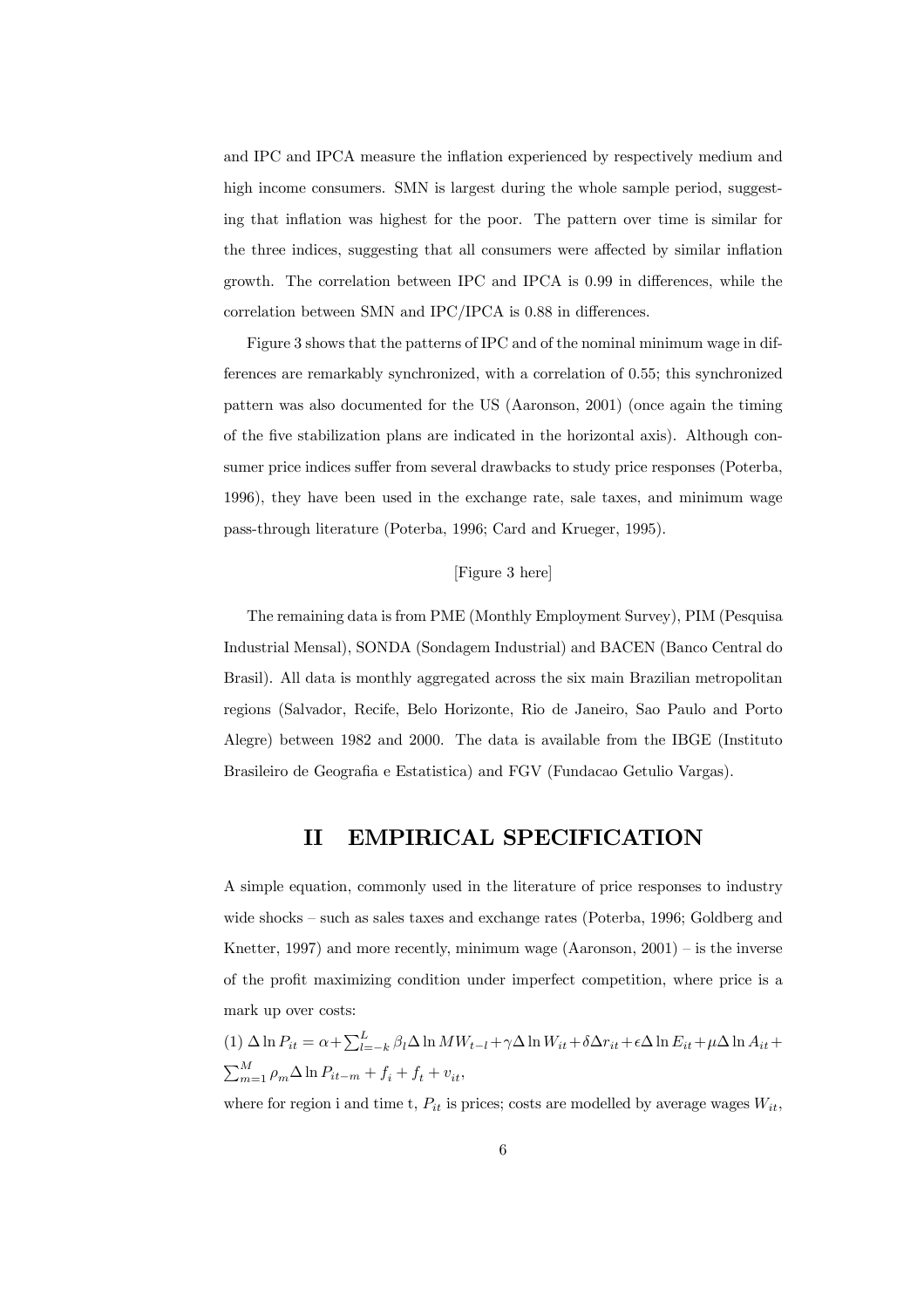minimum wage  $MW_t$ , real interest rate  $r_{it}$  (defined as the national nominal interest rate minus regional inflation), and by a measure of productivity  $A_{it}$  (defined as the total industrial production divided by total number of workers directly employed in production in the metallurgic industry);  $f_i$  is regional fixed effects;  $f_t$  is time fixed effects (modelled with month and year dummies), and  $v_{it}$  is the error term. Assuming that the static specification is valid at each period, lags and leads of the shock variable and lags of the dependent variable are included to account for lagged responses. The number of lags and leads is an empirical matter and is discussed in Section 2.3.

Equation (1) is estimated using two different production functions,  $Y=f_L(L)$ and  $Y=f_{LK}(L,K)$ , where L is labour and K is capital. Assuming that labour is the only variable factor in the long run is equivalent to constraining the coefficients of the real interest rate ( $\delta$ ) to zero. All models are sample size weighted to account for the relative importance of each region (and for heteroskedasticity arising from aggregation), as well as corrected for serial correlation across and within regions, assuming an autoregressive process specific to each region.

## II.1 IDENTIFICATION

Because the nominal minimum wage is constant across regions in Brazil,  $\beta$  is not fully identified in Equation (1). The "Kaitz index", defined as the ratio of the minimum wage to average wage adjusted for coverage of the legislation (Kaitz, 1970), commonly used in minimum wage studies is not an option either, because the variation in average wages is what drives the variation in the ratio. As a result, the effect of the inverse of the average wages on prices is what would ultimately be estimated (Welch and Cunningham, 1978). Another variable commonly used in minimum wage studies is "fraction affected", defined as the proportion of workers earning a wage between the old and the new minimum wage (Card, 1992). Card and Krueger (1995) and Spriggs and Klein (1994) used "fraction affected" in their minimum wage price equations. However, "fraction affected" is again not an option, as it has been criticized because it is constant when the nominal minimum wage is constant, and thus does not capture the erosion of the minimum wage in relation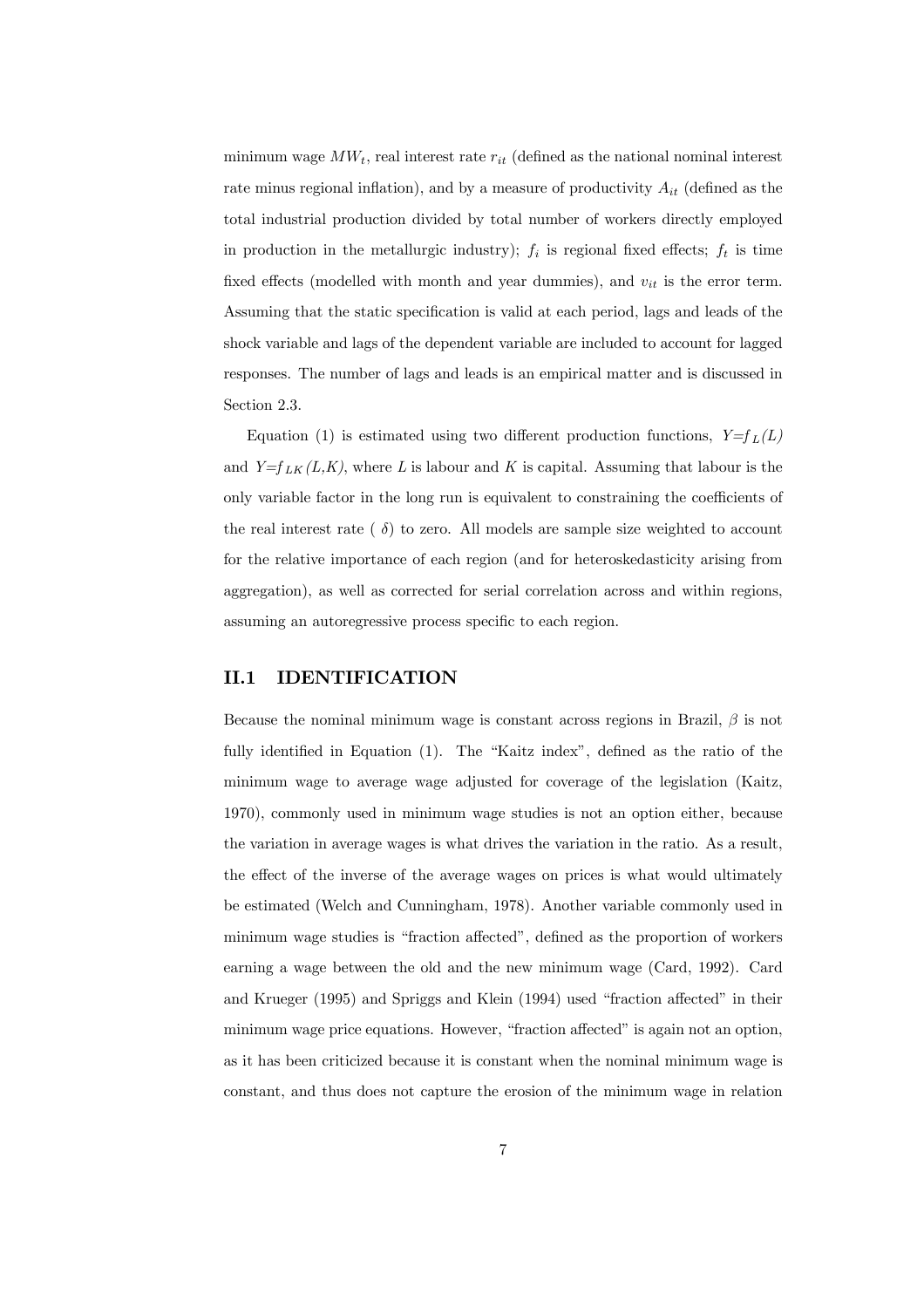to other wages and prices (Brown, 1999).

A variable closely related to "fraction affected" is "fraction at" the minimum wage, defined as the proportion of workers earning one minimum wage (Dolado et al., 1996) (plus or minus 0.02%, to account for rounding approximations). Unlike "fraction affected", "fraction at" has variation across regions both when the nominal minimum wage is constant and when it is increased. Thus, to ensure identification of the effect of the minimum wage on prices, "fraction at" replaces log nominal minimum wage in Equation (1). To reflect a 10% increase in the minimum wage, all estimates in the paper are multiplied by 0.3, which is the approximate elasticity of "fraction at" with respect to the minimum wage.<sup>1</sup> Card and Krueger (1995) interpret their "fraction affected" estimates in a similar manner.

### II.2 ESTIMATION

The standard assumption in the literature is that the largest increase in prices following a minimum wage increase occurs in minimum wage labour intensive goods industries. This means that the consumers of such goods pay proportionately more for the increase. It has been suggested that these are the low income consumers (Freeman, 1996; MaCurdy and McIntyre, 2001). To test that, industry and consumption level data are required to identify what are such goods and who are their consumers. This would make it possible to define the typical low and high income consumption bundle and the respective income share spent on minimum wage labour intensive goods. This is what SMN, IPC and IPCA measure; i.e. the cost of the low, medium and high income typical consumption bundle and the implicit income share spent on minimum wage labour intensive goods. Thus, these indices can be used to provide evidence on the effect of the minimum wage on prices paid by poor, middle-class and rich consumers. The relevant question here is whether the inflation caused by minimum wage increases affects the poor more severely.

<sup>&</sup>lt;sup>1</sup>The 0.3 estimate is the coefficient of the nominal minimum wage on a regression of "fraction" at" on the difference of log nominal minimum wage and the other regressors in Equation (1). However, because the nominal minimum wage does not vary across regions in Brazil, the Kaitz index (using not only average wage, but also median wage as the denominator) was used instead. The 0.3 estimate was robust across specifications.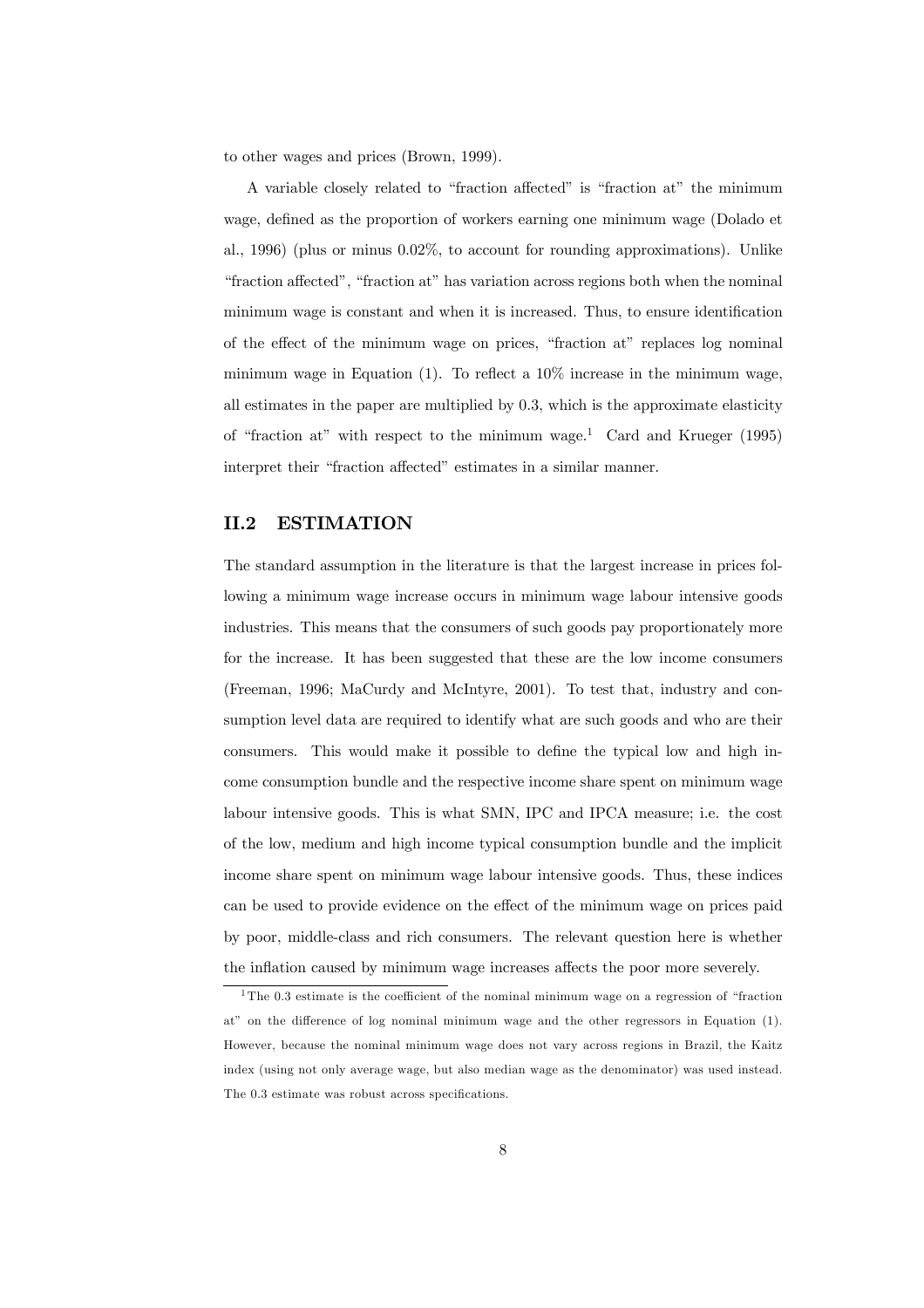As discussed in Section 1.2, SMN is largest during the whole sample period, suggesting that inflation was highest for the poor. The pattern over time is similar for the three indices, suggesting that all consumers were affected by similar inflation growth. If, in the absence of minimum wage increases, prices rose equally to all consumers, then the simple comparison of indices would be an estimate of the relative inflation experienced by the poor and the rich following a minimum wage increase. However, changes in prices might also be due to changes in other variables. Regression models are used to control for such variables. SMN, IPC and IPCA are each used in turn to estimate Equation (1). The respective  $\beta$  estimates measure the increase on the prices of goods consumed by poor, middle-class and rich consumers following a minimum wage increase. If this estimate is larger when using SMN, then the poor are exposed to higher inflation following a minimum wage increase.

#### II.3 RESULTS

#### II.3.1 LOW INCOME CONSUMERS

Table 1 shows WLS  $\beta_0$  estimates using SMN, the price index that measures the inflation experienced by low income consumers (see Section 1.2). Panel A1 shows estimates allowing the effect of minimum wage increases on prices to take six months to be complete, i.e. including six lags of the shock variable in the model. A 10% increase in the minimum wage raises prices by  $0.43\%$   $(0.31\%)$  in the short run and by 1.69% (1.35%) in the long run before (after) controlling for the real interest rate. The estimates are smaller when controlling for the real interest rate, suggesting that the minimum wage variable is picking up some of the negative effect of the real interest rate on prices when  $Y=f_L(L)$  is assumed. Panel A2 shows that the short run estimates are remarkably robust when allowing the effect of minimum wage increases on prices to take twelve months to be complete. Nonetheless, the long run estimates are no longer statistically different from zero. That is because the extra lags are not significant, which suggests that all adjustment in prices in response to minimum wage increases happen in the first six months after the increase, with no further adjustments after that. Aaronson (2001) included lags and leads in his specifications and found that most of the price response in the US occurs in the two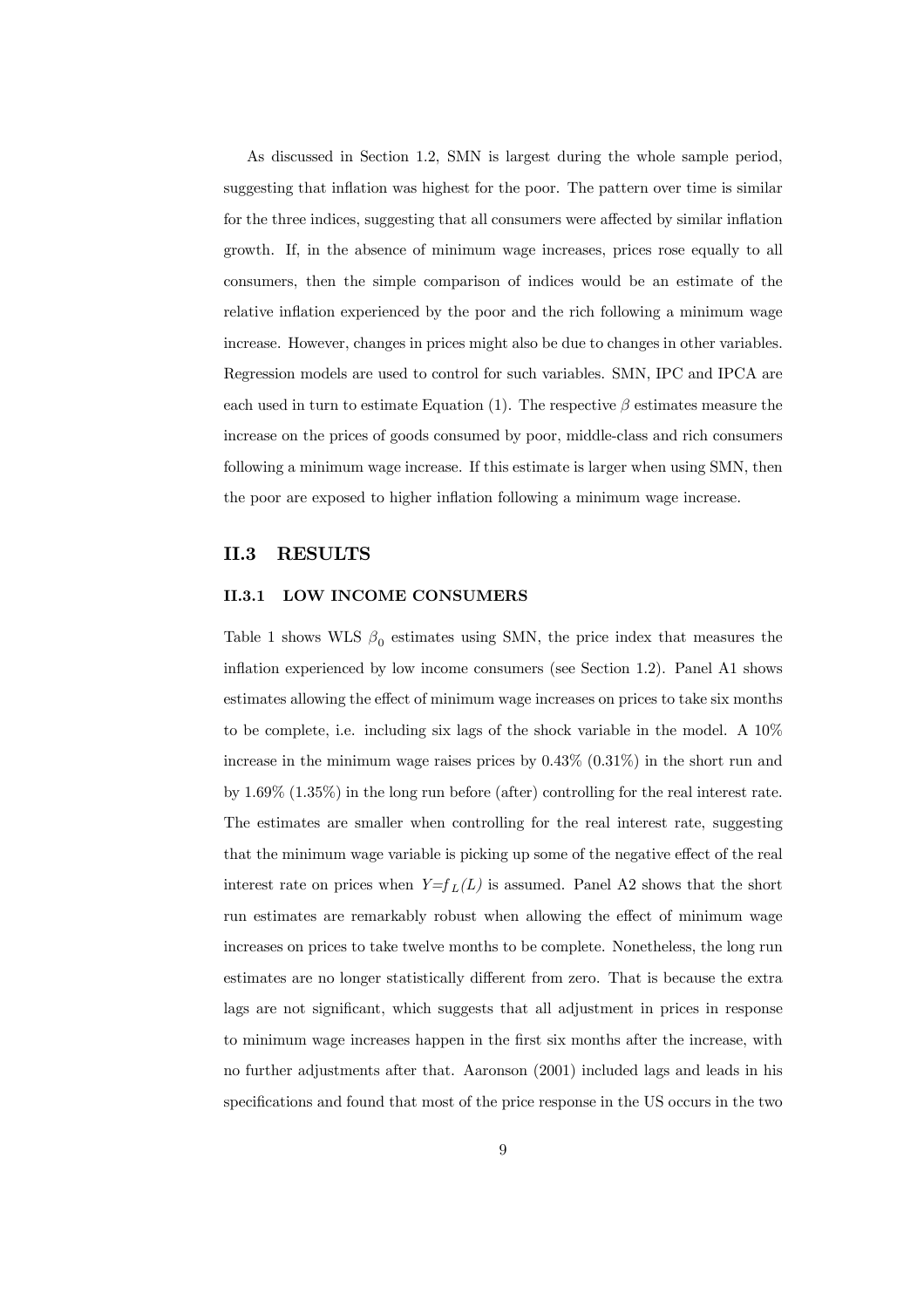month period immediately after a minimum wage increase, while the rest occurs in a two months window around this. Even though the rapid wage-price inflation spiral discussed in Section 1.1 suggests shorter dynamics for Brazil, other factors such as the minimum wage indexer and numeraire roles, and long inflationary memory in Brazil might perpetuate the minimum wage effect on prices over time.

#### [Table 1 here]

Panel A3 shows estimates further allowing six months for price adjustments in response to minimum wage increases, i.e. including six lags of the dependent variable in the model in addition to six lags of the shock variable. The short run estimate after (before) controlling for the real interest rate is unchanged (smaller), and the long run estimates are smaller (compared with Panel A1). A 10% increase in the minimum wage raises prices by  $0.34\%$   $(0.31\%)$  in the short run and by  $1.14\%$   $(1.09\%)$ in the long run before (after) controlling for the real interest rate. Panel A4 shows that the results are qualitatively the same when allowing twelve months for price adjustments in response to minimum wage increases (compared with Panel A2). These are quite demanding specifications. First, two forms of dynamics account for lagged effects of a minimum wage increase on prices and for lagged adjustments in prices due to the inability to instantaneously adjust other factors to the increase. Second, the effect of the interest rate is separated from the effect of the minimum wage on prices. Third, region dummies capture the effect of region specific growth trends on prices. Fourth, time dummies separate the effect of common macro shocks from the effect of the minimum wage on prices. Thus, confidence is great that the remaining variation in prices really is due to minimum wage changes. This is confirmed by the robustness of the estimates across specifications (see several rows of column 1 of Panel A).

The preferred specification is the one including six lags of the shock variable (second row of Panel A1). This specification is more parsimonious than the specifications including twelve lags of the shock variable (Panels A2 and A4), which as discussed above, are not statistically significant. This specification is also more parsimonious than the specifications including lags of the dependent variable (Panels A3 and A4), as it focuses on the type of dynamics that is most relevant here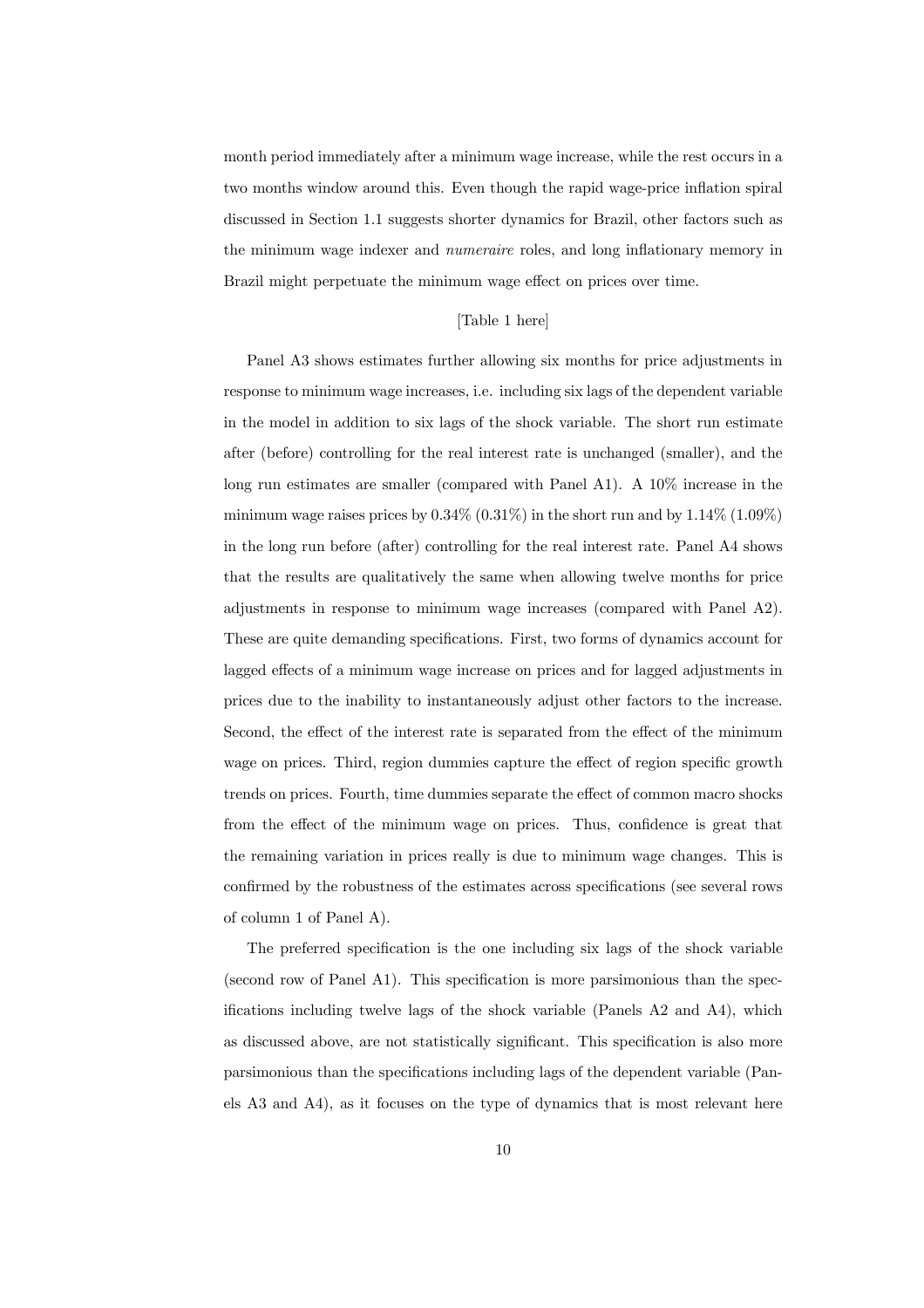(Card and Krueger, 1995; Spriggs and Klein, 1994; Aaronson, 2001). Incidentally, the estimates are unchanged in the short run and robust in the long run to allowing or not for lagged dependent variable dynamics (compare second row of Panels A1 and A3). Finally, this specification controls for the interest rate, ensuring that the effect of the minimum wage is not confounded with the effect of the interest rate on prices. Using this specification, a 10% increase in the minimum wage raises prices by 0.31% in the month of the increase, and by 1.35% after six months, when the effect of the minimum wage on prices is complete.

This evidence suggests that low income consumers suffer from overall price increases triggered by the minimum wage. This evidence is in line with theory and with previous overall (short run) price effects in the international literature ranging from 0.20% to 0.40% (Sellekaerts, 1981; MacCurdy and McIntyre, 2001), which use US data and an entirely different methodology. Price effects are expected to be larger here because in Brazil, not only are minimum wage increases large and frequent and the proportion of workers affected is large, but also the minimum wage has been used as *numeraire* and as an indexer (see Section 1.1). This is confirmed by the larger long run estimates. Although Brazilian low income consumers are exposed to the same inflation as US consumers on the month of the increase, they are exposed to nearly four times that inflation six months after the increase. The next step is to compare the inflation suffered by poor Brazilians with that suffered by rich Brazilians.

#### II.3.2 MEDIUM AND HIGH INCOME CONSUMERS

Table 1 shows WLS  $\beta_0$  estimates using IPC and IPCA, the price indices that measure the inflation experienced by medium and high income consumers (see Section 1.2). Panels B1 and C1 show estimates allowing the effect of minimum wage increases on prices to take six months to be complete. In the short run, a 10% increase in the minimum wage raises prices by  $0.28\%$   $(0.27\%)$  before, and by  $0.15\%$   $(0.14\%)$ after controlling for the real interest rate for medium (high) income consumers. In the long run, the estimates are not statistically significantly different from zero, reflecting the fact that only the first lag of the shock variable is significant (the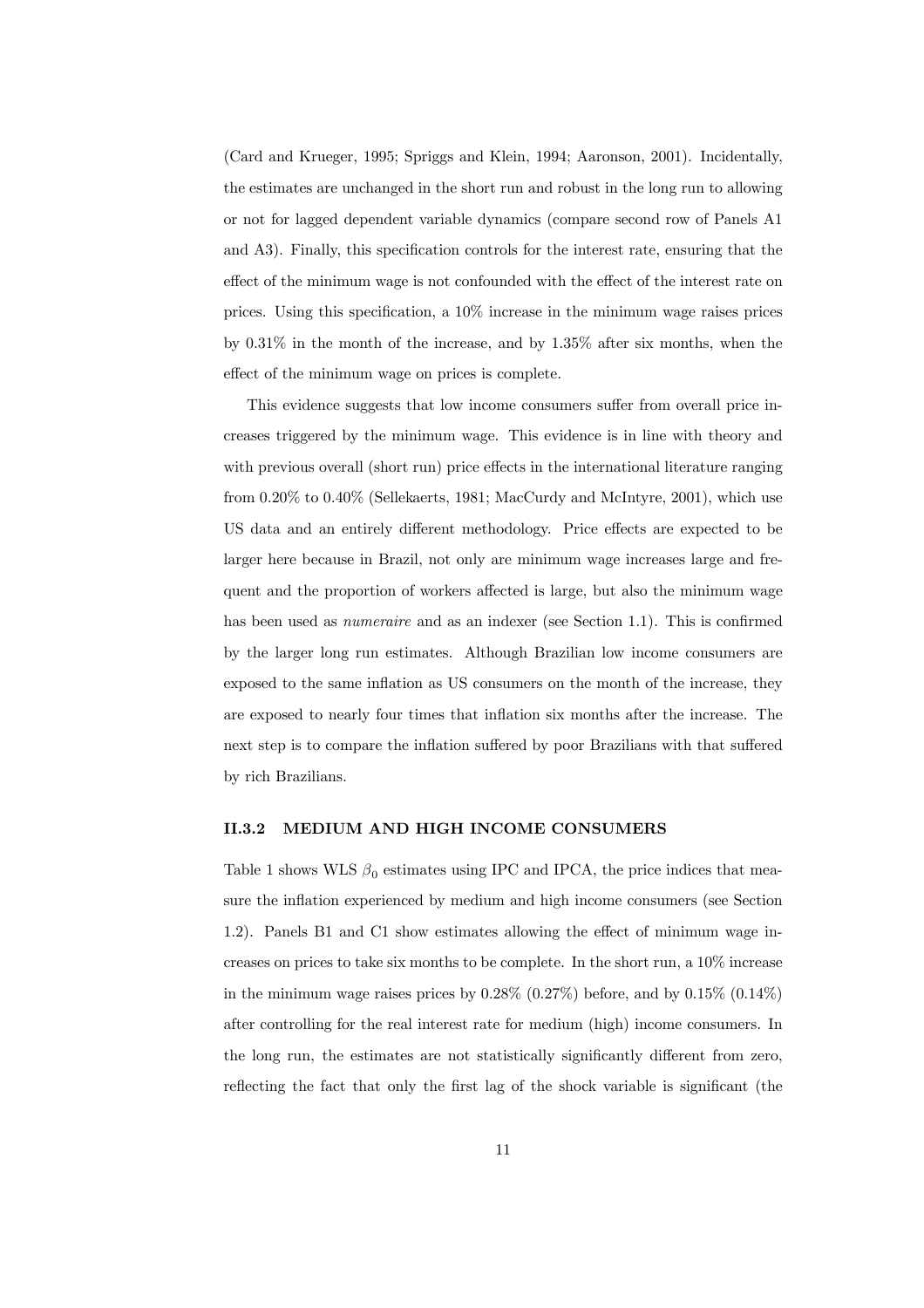specifications here include the same number of lags as in Section 2.3.1 for comparison purposes). Panels B2 and C2 confirm that the short run estimates are robust to allowing the effect of minimum wage increases on prices to take twelve months to be complete, but as expected, the long run estimates are again not significant.

Panels B3 and C3 (B4 and C4) show that the estimates are dramatically sensitive to when allowing for six (twelve) months for price adjustments in response to minimum wage increases. Not only are the short run estimates now much smaller, but they are also statistically not different from zero. Furthermore, the long run estimates turn negative, although they are also statistically not different from zero. A tentative explanation is that the wage-price inflation spiral triggered by the minimum wage eventually translates into a fall (stagnation) in production and prices in sectors other than subsistence goods (recall that the minimum wage price effect is consistently positive and robust for low income consumers, who consume subsistence goods). Another tentative explanation is that these are quite demanding specifications, in which the variation in prices is explained by region and time fixed effects and mostly by its own lags. This might be swiping away all the relevant variation in the model.

Using the preferred specification discussed in Section 2.3.1, a 10% in the minimum wage raises prices by  $0.15\%$   $(0.14\%)$  for medium (high) income consumers in the month of the increase. This evidence suggests that medium and high income consumers are exposed to half the inflation suffered by low income consumers in the short run, and to four times less inflation in the long run.

#### II.3.3 SUMMARY

The main reading from the evidence above is that minimum wage increases significantly raise overall prices in Brazil and that the poor are exposed to a higher inflation rate following a minimum wage increase than are the rich.

First, this evidence is supportive of the hypothesis discussed in the Introduction that minimum wage increases are passed on to prices and are, therefore, born by consumers. Furthermore, the evidence here suggests that minimum wage increases affect all consumers, as it affects overall prices. This is because minimum wage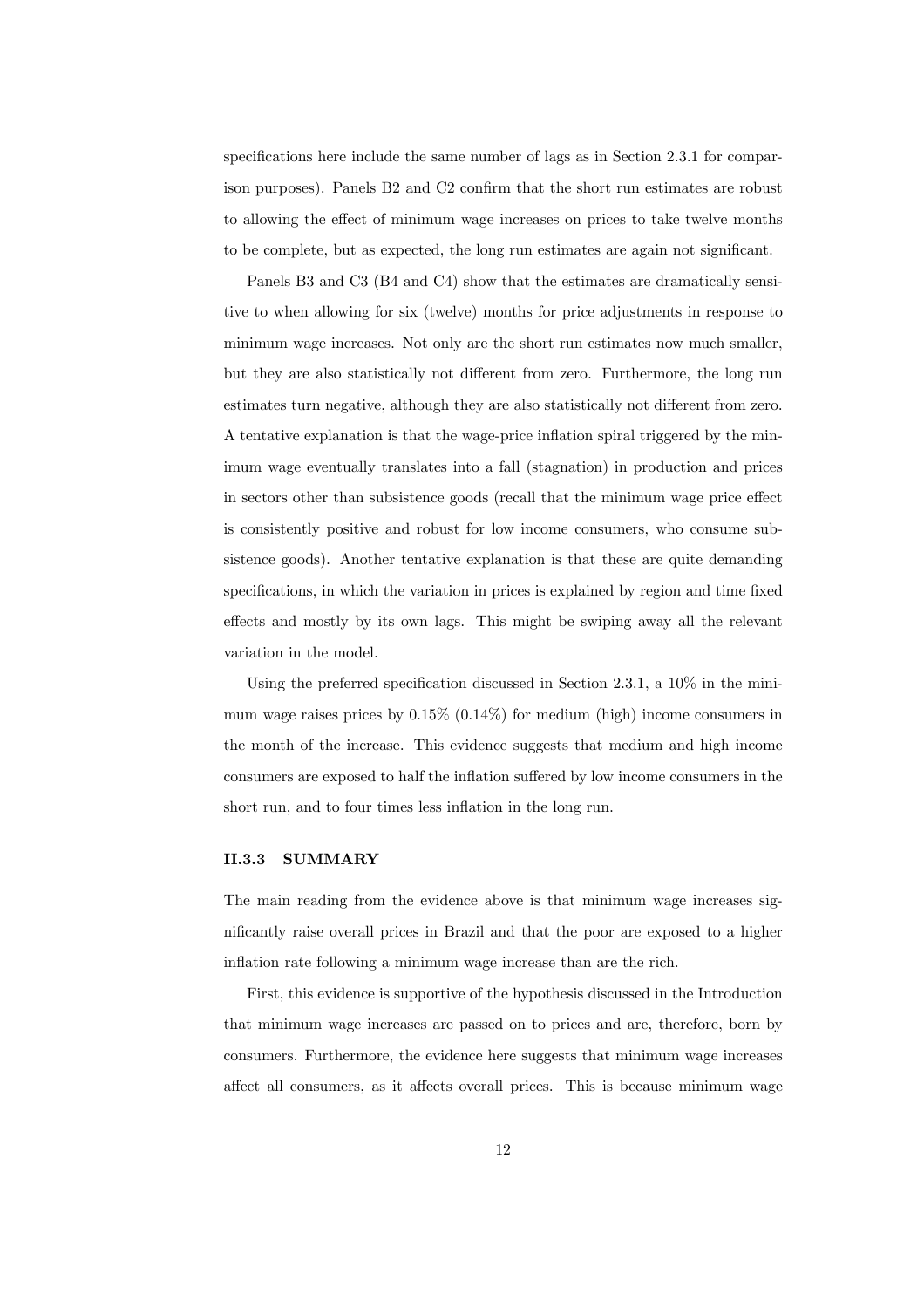workers are present in various sectors throughout the economy and thus the prices of a wide range of goods go up. Furthermore, the indexer and numeraire roles, together with wage spillover effects, propagate the increase throughout the economy. As a result, consumers of all income levels (not only low income consumers) spend a substantial income share on goods whose prices went up (which are not only minimum wage labour intensive goods).

Second, although minimum wage increases affect all consumers, different consumers need not be affected in the same way. The evidence above suggests that the poor are exposed to twice the inflation that the rich are exposed to in the short run, and to four times more inflation in the long run. Either poor consumers spend a much larger share of their incomes on minimum wage labour intensive goods, or the prices of such goods go up by much more, or both.

This raises the question whether the inflation costs of minimum wage increases outweigh any transitory benefits for the poor in Brazil. According to Gramlich (1976, p. 449) "the inflationary potential of large increases in the minimum wage is likely to become serious long before the redistributive potential becomes significant". He argued that spillover effects might be as large as to "nullify the increase in the minimum" and that if the minimum wage is high enough, it can have important effects on overall wages and prices, which can grow much more than proportionately. Twenty years later, Freeman (1996) remarked that it only seems inconceivable that changes in the minimum wage could induce national wage inflation in the US because the minimum wage is so low and affects such a small proportion of the work force. He also argues that the redistributive impact of the increase is offset if spillover effects restore wage differentials. In Brazil, large and frequent minimum wage increases, combined with sizeable spillover effects, cause wage-price inflation spirals that quickly erode the benefits of the increase and leave more permanent inflation side effects (see Section 1.1). Thus, even in the best scenario of no employment losses (see Introduction), the minimum wage might hurt those who it is meant to help. MaCurdy and McIntyre (2001) provide evidence for the US which supports this view.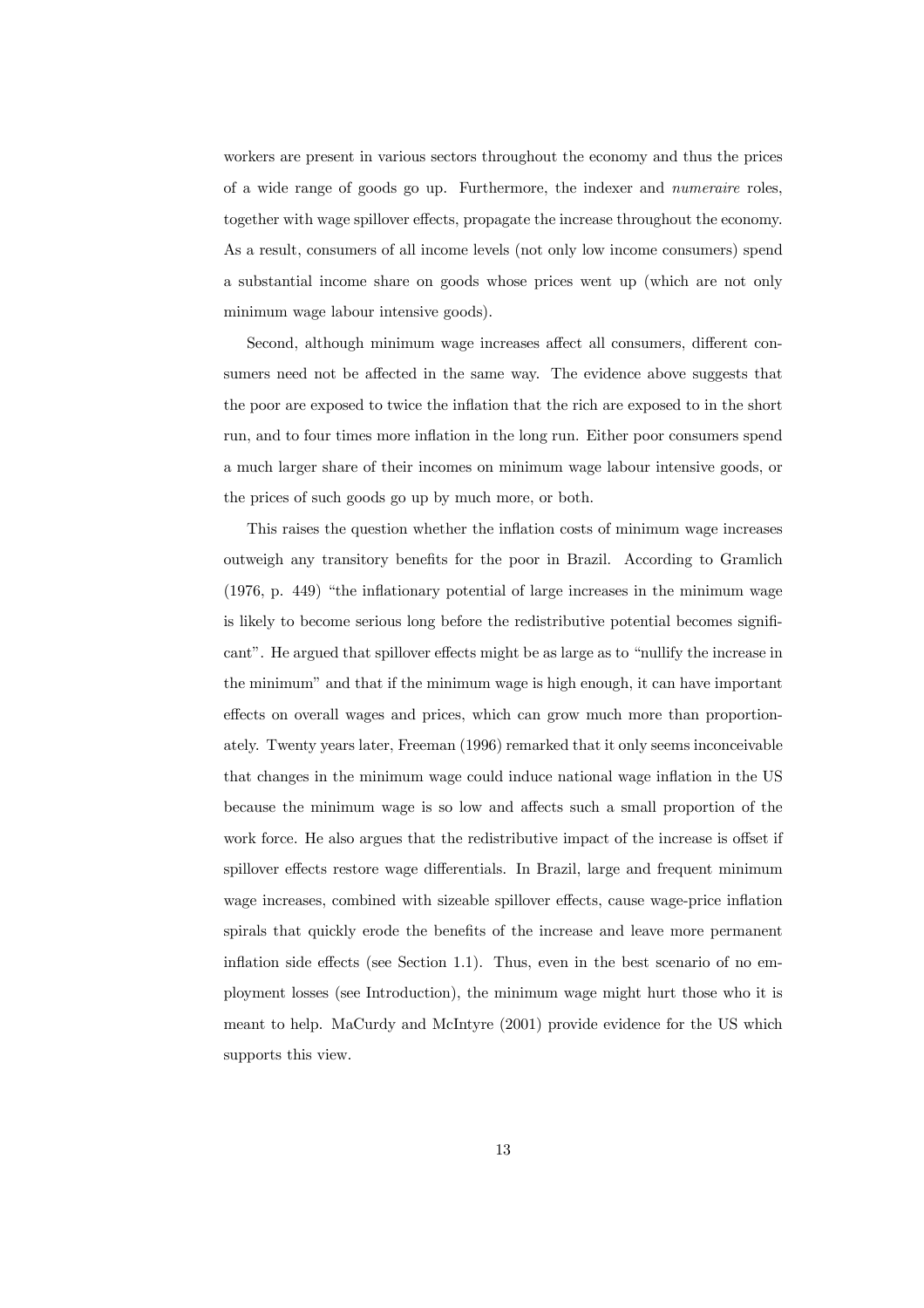# III CONCLUSION

This paper estimates the effect of the minimum wage on prices paid by low, medium and high income consumers using monthly Brazilian household and firm data for the 1980s and 1990s. Robust results suggest that the minimum wage significantly increases overall prices in Brazil and that the poor are exposed to a higher inflation rate following a minimum wage increase than are the rich. A 10% increase in the minimum wage raises prices paid by low (high) income consumers by  $0.31\%$  ( $0.14\%$ ) in the month of the increase, and by 1.35% after six months. This indicates that the poor are exposed to twice the inflation the rich are exposed to in the short run, and to four times more inflation in the long run. Either the poor spend a larger share of their incomes on minimum wage labour intensive goods or the prices of such goods go up by more, or both.

The short run effect is in line with theory and with previous empirical results in the international literature, which reports overall (short run) price effects ranging from 0.20% to 0.40%. The long run effect confirms prior expectations that price effects are larger for Brazil, where not only are minimum wage increases large and frequent and the proportion of workers affected is large, but also the minimum wage has been used as numeraire and as an indexer.

The main policymaking implication deriving from these results is that the minimum wage might hurt rather than aid the poor. Not only does minimum wage increases raise overall prices — and the poor suffer disproportionately more from any given inflation rate — but also the poor are exposed to a higher inflation rate than are the rich following a minimum wage increase. This raises the question whether the inflation costs of minimum wage increases outweigh any transitory benefits for the poor. Further research into this question is urged. Evidence on the effect of the minimum wage on prices, in particular in developing countries, in particular across income levels really is very limited. Extending the understanding of minimum wage effects on prices and in developing countries is crucial if the minimum wage is to be used as a policy to help poor people in poor countries.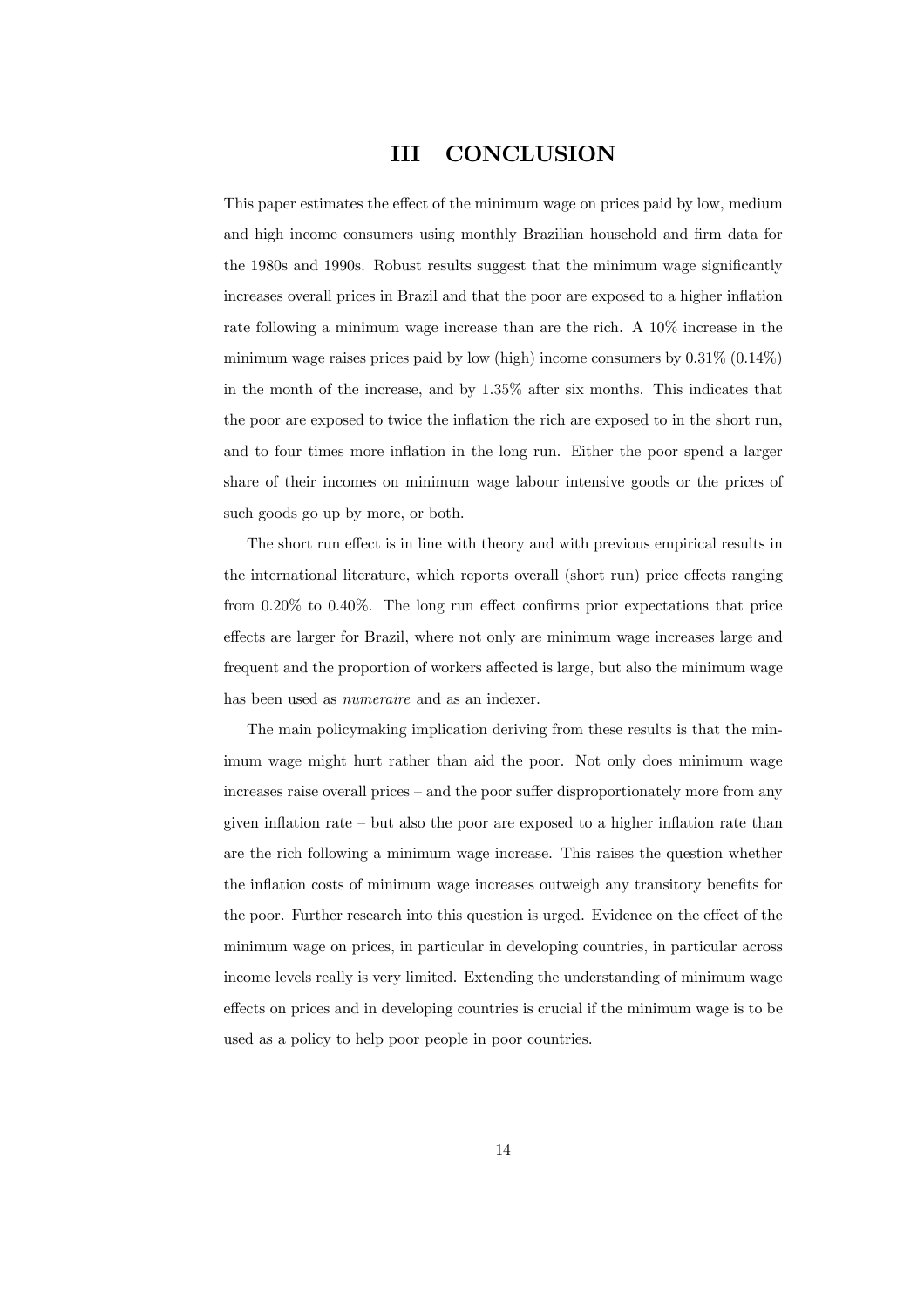## ACKNOWLEDGEMENTS

Special thanks to Alan Krueger, Arthur Van Soest, Charles Brown, Chin Lee, Christian Dustman, Costas Meghir, Daniel Hamermesh, David Wittenburg, Donald Verry, Fabio Soares, Jerzy Szroeter, Kenneth Couch, Mathew Slaughter, Michael Baker, Michael Krause, Miguel Foguel, Nicholas Rau, Penny Goldberg, Ron Smith, Sourafel Girma, Stephen Nickell, Walter Wessels, and Wendy Carlin. Also thanks to comments of various participants in the following conferences: IZA-Germany, ESPE-Germany, SPiE-Lisbon, SOLE-America, ESPE-Spain, EEA-Italy, LAMES-Brazil, LACEA-Spain, RES-England, SBE-Brazil, LACEA-Mexico.

## REFERENCES

- [1] AARONSON, D. (2001): "Price Pass-through and the Minimum Wage," Review of Economics and Statistics, 83, 158-169.
- [2] BROWN, C. (1999): "Minimum Wages, Employment, and the Distribution of Income," in Handbook of Labour Economics, ed. by O. Ashenfelter, and D. Card. Amsterdam; New York and Oxford: Elsevier Science, North-Holland, 2101-2163.
- [3] CARD, D. (1992): "Do Minimum Wages Reduce Employment? A Case Paper of California, 1987-89," Industrial and Labour Relations Review, 46, 38-54.
- [4] CARD, D. E., and A. B. KRUEGER (1995): Myth and Measurement: The New Economics of the Minimum Wage. Princeton: Princeton University Press.
- [5] CARNEIRO, F. G. (2002): "Uma Resenha Empirica Sobre Os Efeitos Do Salario Minimo No Mercado De Trabalho Brasileiro," The Jobs Report, The World Bank, Washington, D.C.
- [6] CARNEIRO, F., and J. FARIA (1998): "O Salario Minimo E Os Outros Salarios No Brasil," Anais do XXVI Encontro Nacional de Economia, 1169- 1180.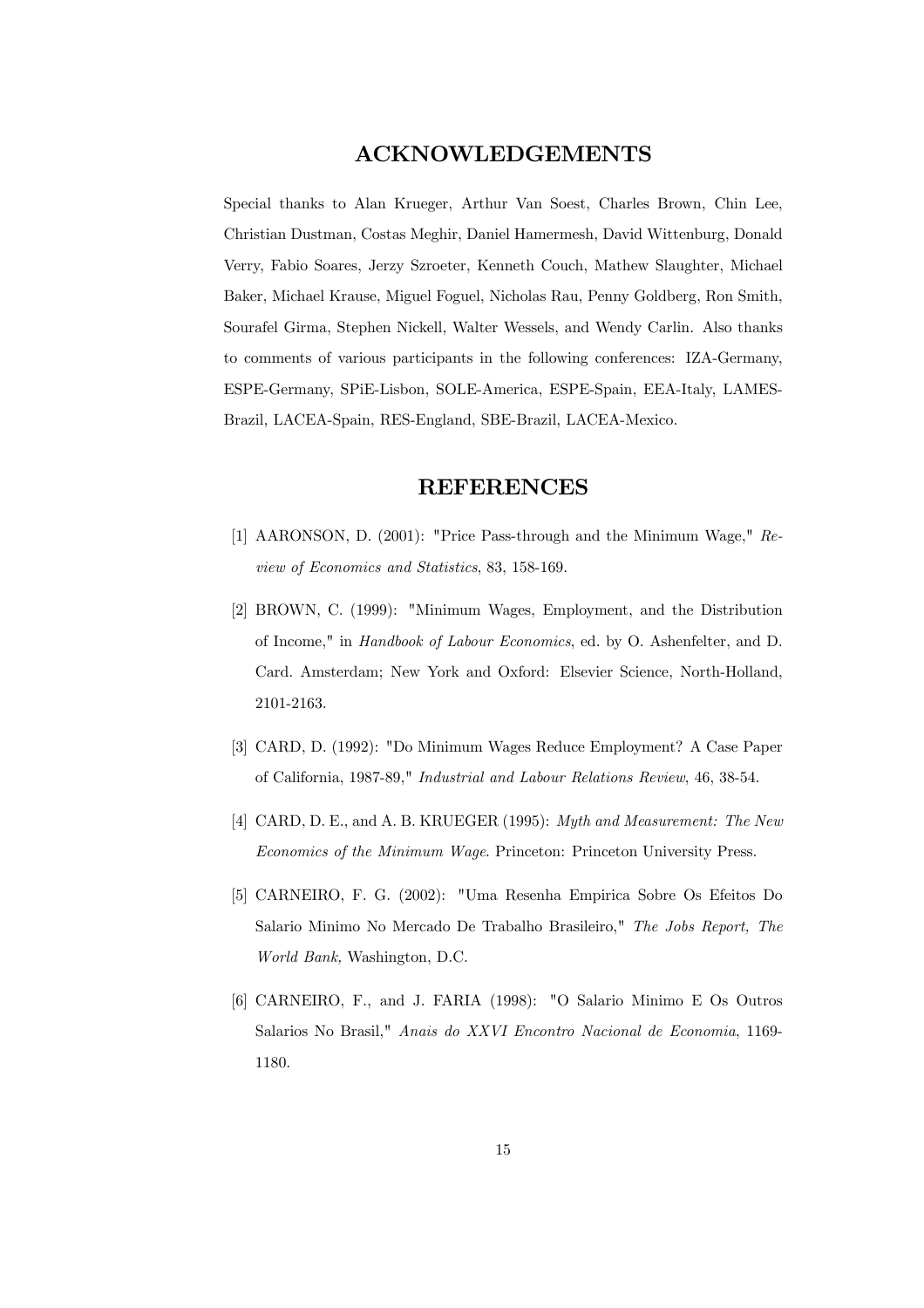- [7] DOLADO, J., and ET AL. (1996): "The Economic Impact of Minimum Wages in Europe," Economic Policy: A European Forum, 23, 317-357.
- [8] FREEMAN, R. (1996): "The Minimum Wage as a Redistributive Tool," Economic Journal, 106, 639-649.
- [9] GRAMLICH, E. M. (1976): "Impact of Minimum Wages on Other Wages, Employment, and Family Incomes," Brookings Papers on Economic Activity, 2, 409-451.
- [10] GOLDBERG, P. K., and M. M. KNETTER (1997): "Goods Prices and Exchange Rates: What Have We Learned?," Journal of Economic Literature, 35, 1243-1272.
- [11] KAITZ, H. (1970): "Experience of the Past: The National Minimum, Youth Unemployment and Minimum Wages," US Bureau of Labour Statistics Bulletin, 1657, 30-54.
- [12] LEMOS, S. (2004): "A Menu of Minimum Wage Variables for Evaluating Employment Effects: Evidence from Brazil", IZA Discussion Paper 1069.
- [13] MACURDY, T., and F. MCINTYRE (2001): "Winners and Losers of Federal and State Minimum Wages," Employment Policies Institute Foundation Paper, 6/01.
- [14] MACHIN, S., A. MANNING, and L. RAHMAN (2003): "Where the Minimum Wage Bites Hard: Introduction of Minimum Wages to a Low Wage Sector," Journal of The European Economic Association, Inaugural Issue, 154-180.
- [15] MALONEY, W., and J. MENDEZ (2004): "Minimum Wages in Latin America," in Law and Employment: Lessons from Latin America and the Caribbean, ed. by J. Heckman, and C. Pagés. Cambridge, MA.: NBER and University of Chicago.
- [16] NEUMARK, D., and W. WASCHER (1992): "Employment Effects of Minimum and Subminimum Wages: Panel Data on State Minimum Wage Laws," Industrial and Labour Relations Review, 46, 55-81.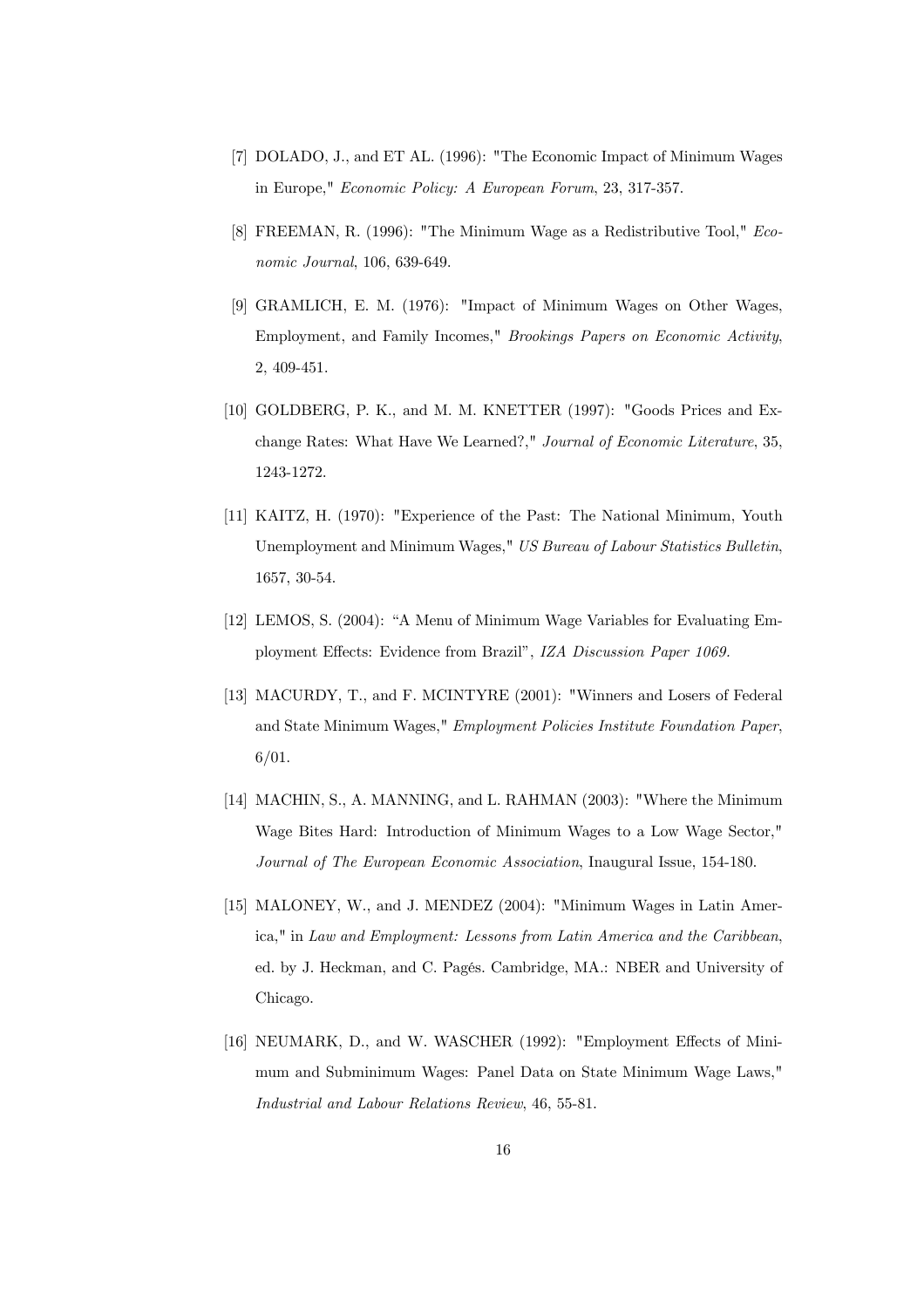- [17] NEUMARK, D., W. CUNNINGHAM, and L. SIGA (2003): "The Distributional Effects of Minimum Wages in Brazil: 1996-2001," Unpublished Paper.
- [18] POTERBA, J. M. (1996): "Retail Price Reactions to Changes in State and Local Sales Taxes," National Tax Journal, 49, 165-176.
- [19] SELLEKAERTS, B. (1981): "Impact of Minimum Wage Legislation on Wage and Price Inflation," Report of the Minimum Wage Study Commission, 6, 1-17.
- [20] SPRIGGS, W., and B. KLEIN (1994): "Raising the Floor the Effects of the Minimum Wage on Low-Wage Workers," Unpublished Paper.
- [21] WELCH, F. R., and J. CUNNINGHAM (1978): "Effects of Minimum Wages on the Level and Age Composition of Youth Employment," Review of Economics and Statistics, 60, 140-145.
- [22] WELLS, J. (1983a): "Industrial Accumulation and Living Standards in the Long-Run: The Sao Paulo Industrial Working Class, 1930-75, Part Ii," Journal of Development Studies, 19, 297-328.
- [23] WILLIAMS, N. (1993): "Regional Effects of the Minimum Wage on Teenage Employment," Applied Economics, 25, 1517-1528.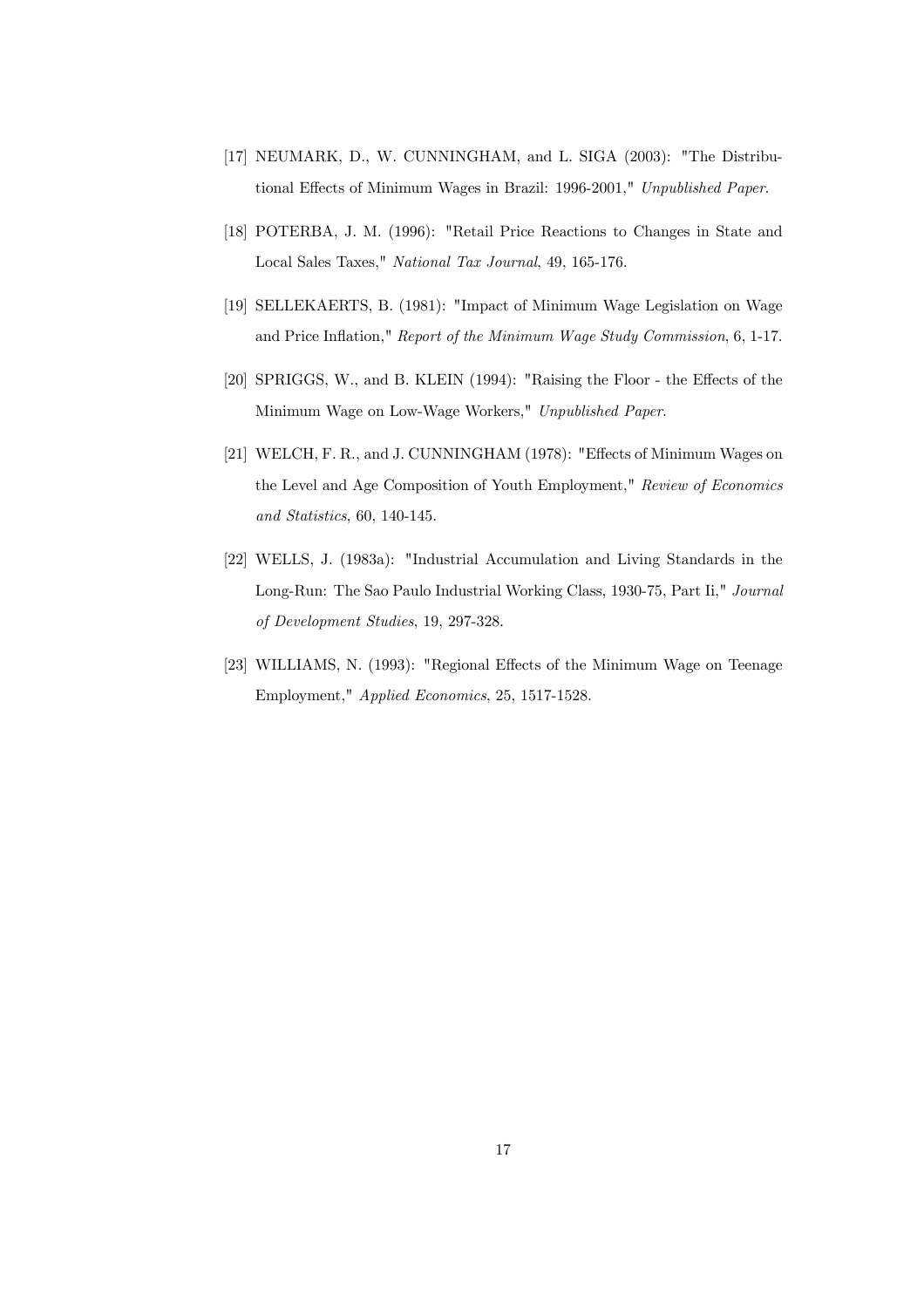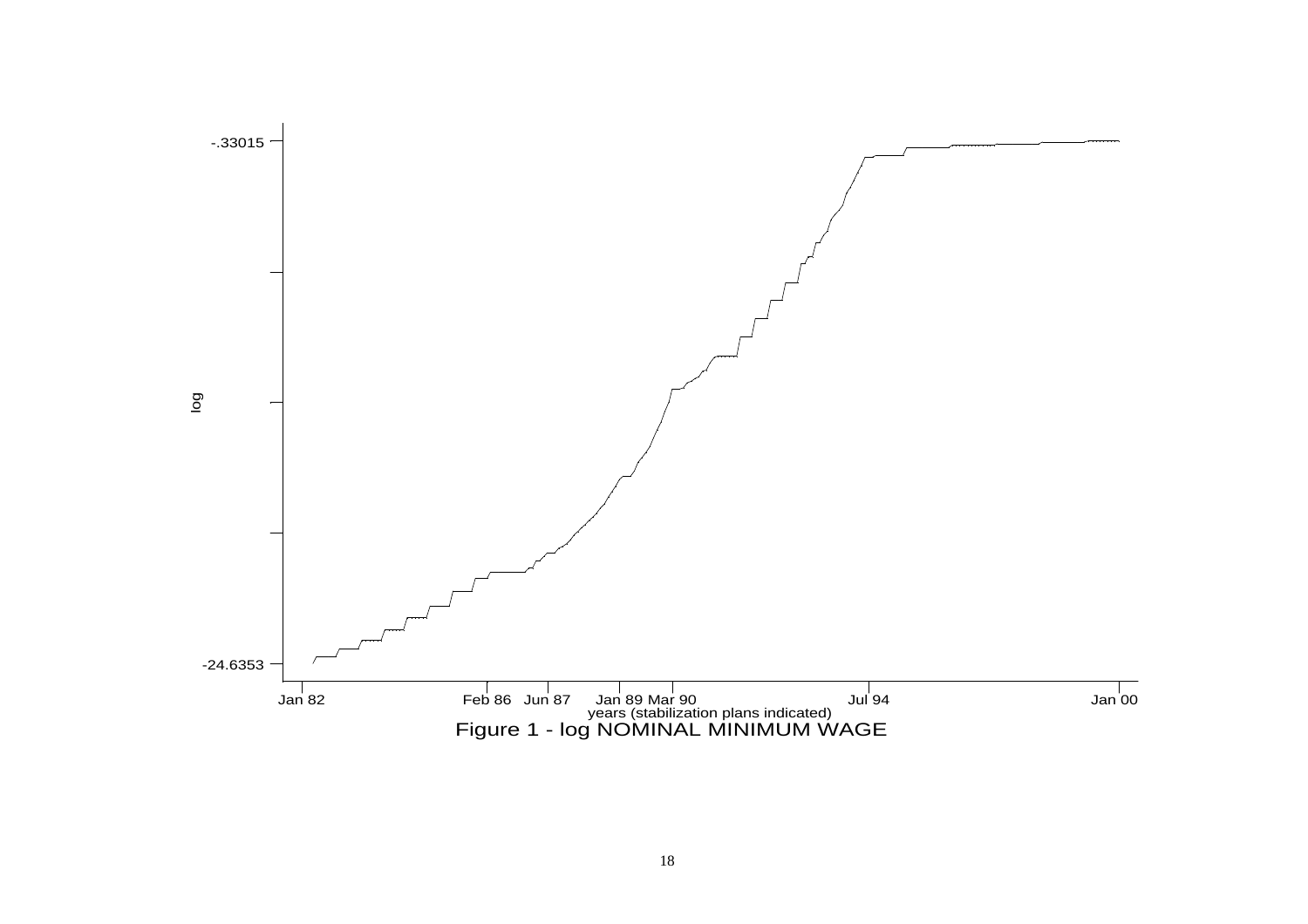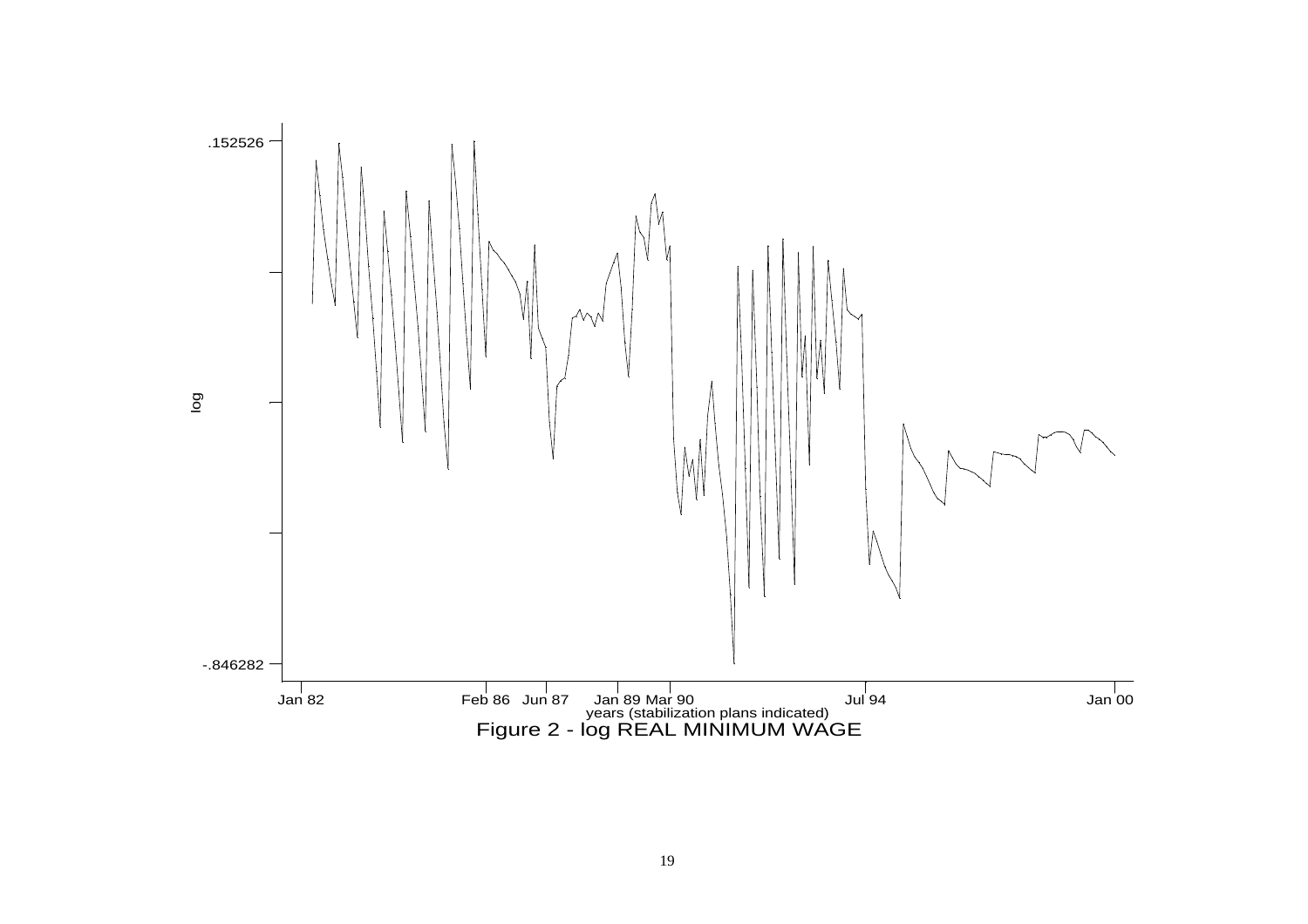